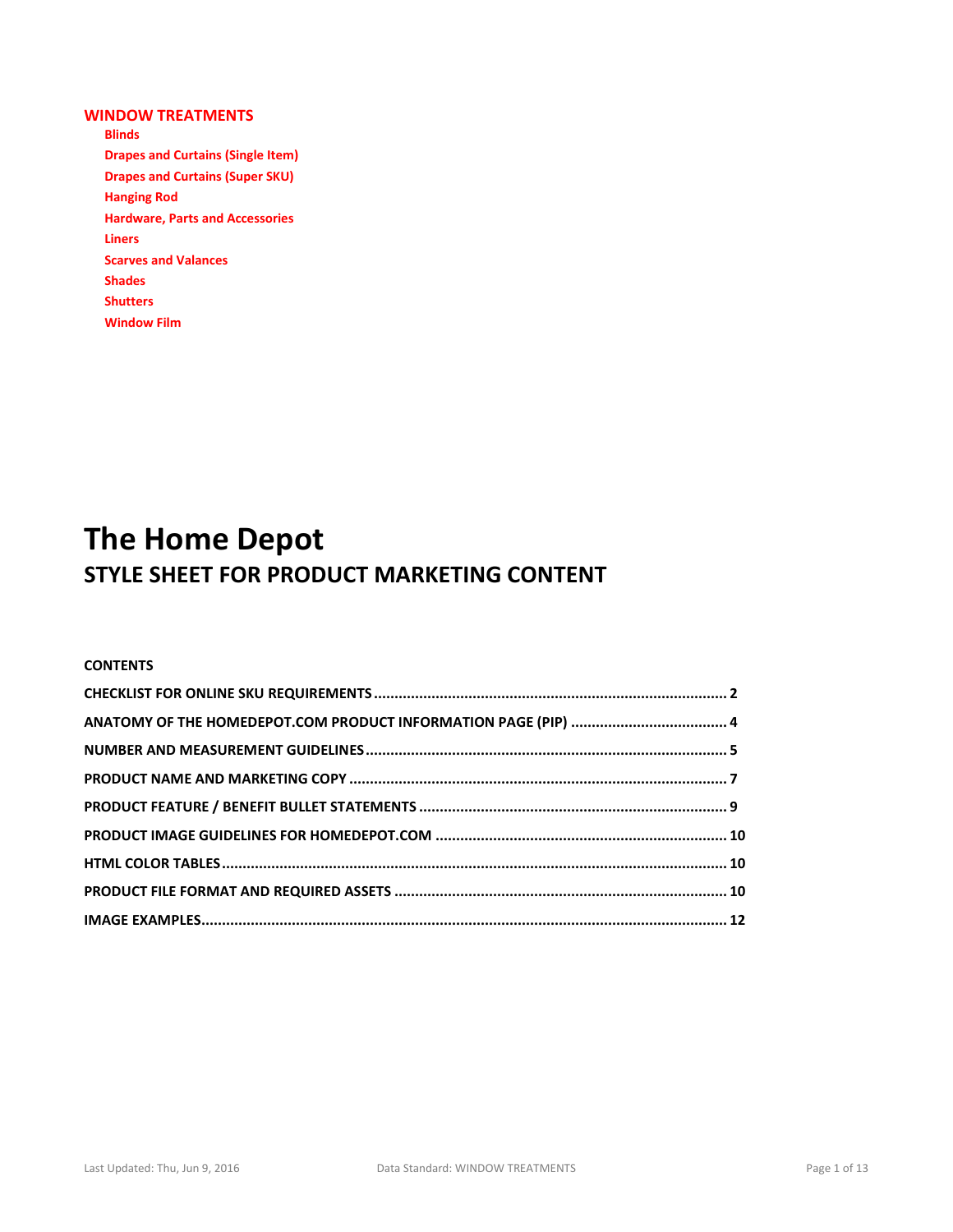## **CHECKLIST FOR ONLINE SKU REQUIREMENTS**

All items must be entered into the IDM Vendor Portal (or communicated to your digital content analyst) before the SKU will be moved out of Vendor Enrich.

| <b>WINDOW TREATMENTS- ALL PRODUCTS</b>                                                                                                                                                                                                                |  |  |  |  |  |  |
|-------------------------------------------------------------------------------------------------------------------------------------------------------------------------------------------------------------------------------------------------------|--|--|--|--|--|--|
| <b>REQUIRED</b>                                                                                                                                                                                                                                       |  |  |  |  |  |  |
| <b>Super SKUs</b>                                                                                                                                                                                                                                     |  |  |  |  |  |  |
| Items in this category are REQUIRED to be SuperSKU'd if offered in multiple colors and/or sizes (widths and lengths).<br>Please contact your Digital Content Analyst to determine your optimal SuperSKU set up.                                       |  |  |  |  |  |  |
| <b>Swatch Images</b>                                                                                                                                                                                                                                  |  |  |  |  |  |  |
| - Must be 400 x 400 pixels / JPEG file format<br>- Color/finish variant attributes should have a swatch image associated with them so customers can click on the<br>swatch of the color instead of selecting a name of a color from a drop-down list. |  |  |  |  |  |  |
| <b>Accessories</b>                                                                                                                                                                                                                                    |  |  |  |  |  |  |
| Accessories are recommended for this category. Please limit the number of accessory items to 12 or fewer.                                                                                                                                             |  |  |  |  |  |  |
| <b>Collections</b>                                                                                                                                                                                                                                    |  |  |  |  |  |  |
| Collections are recommended for this category. Please attempt to limit the number of items in the collection to 12<br>or fewer.                                                                                                                       |  |  |  |  |  |  |
| <b>Coordinating Items</b>                                                                                                                                                                                                                             |  |  |  |  |  |  |
|                                                                                                                                                                                                                                                       |  |  |  |  |  |  |
|                                                                                                                                                                                                                                                       |  |  |  |  |  |  |
| <b>Images and Assets</b><br>The preferred number of alternate images for this category is 1.<br>Please refer to the "Image Examples" section of the Data Standards for specific information regarding images:                                         |  |  |  |  |  |  |
| Alternate Image Examples:                                                                                                                                                                                                                             |  |  |  |  |  |  |
| Lifestyle/Room Scene Alternate Image                                                                                                                                                                                                                  |  |  |  |  |  |  |
| _Detail/Feature Close Up Alternate Image                                                                                                                                                                                                              |  |  |  |  |  |  |
| _Side View                                                                                                                                                                                                                                            |  |  |  |  |  |  |
| _Tie Back / Valance Close Up Alternate Image                                                                                                                                                                                                          |  |  |  |  |  |  |
| _Fabric Close Up Alternate Image                                                                                                                                                                                                                      |  |  |  |  |  |  |
| Light Filtering Alternate Image                                                                                                                                                                                                                       |  |  |  |  |  |  |
| <b>Required Assests:</b>                                                                                                                                                                                                                              |  |  |  |  |  |  |
| _Installation Guide                                                                                                                                                                                                                                   |  |  |  |  |  |  |
| _Use and Care Manual                                                                                                                                                                                                                                  |  |  |  |  |  |  |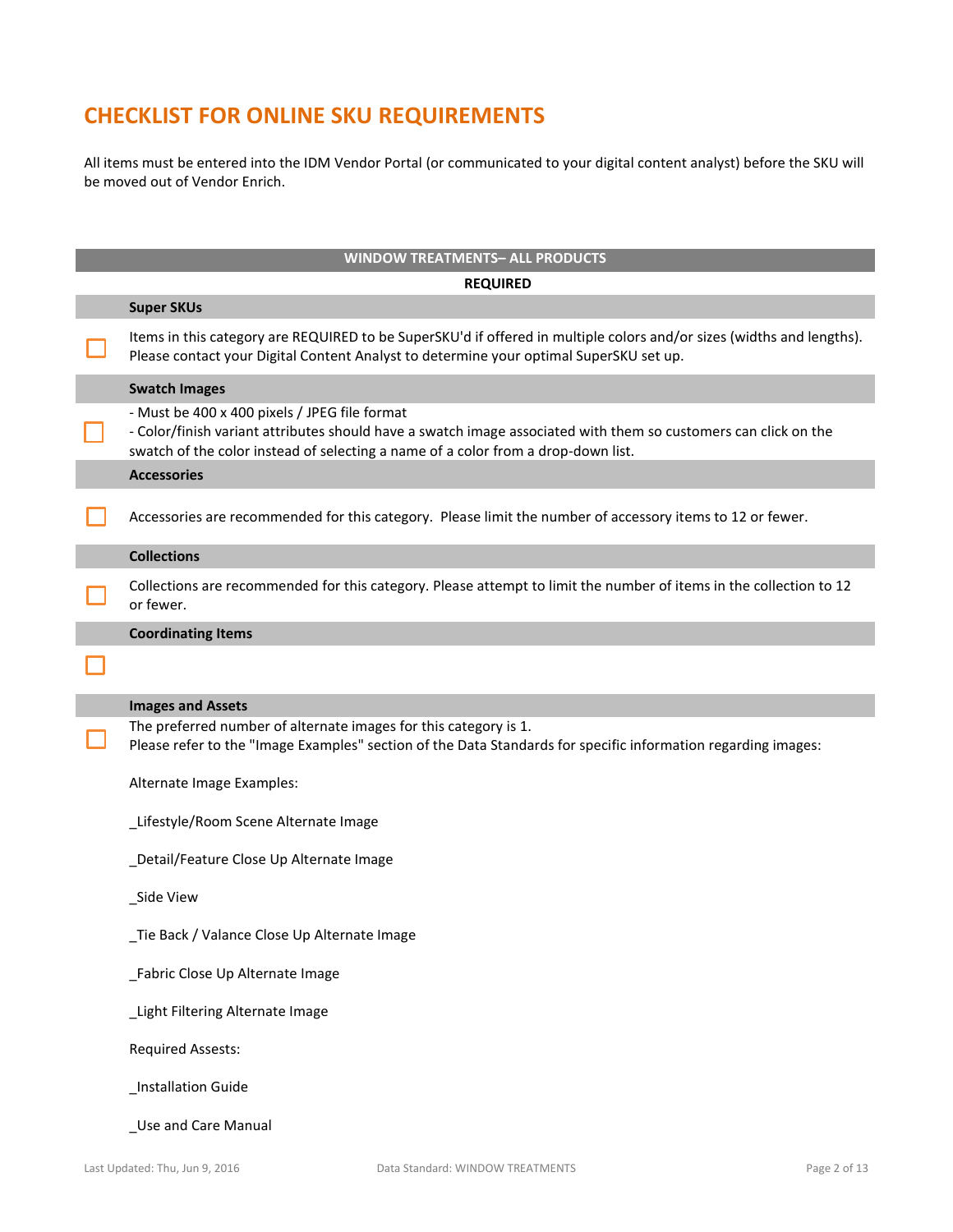| Video                                                       |
|-------------------------------------------------------------|
| Product videos should be loaded for items in this category. |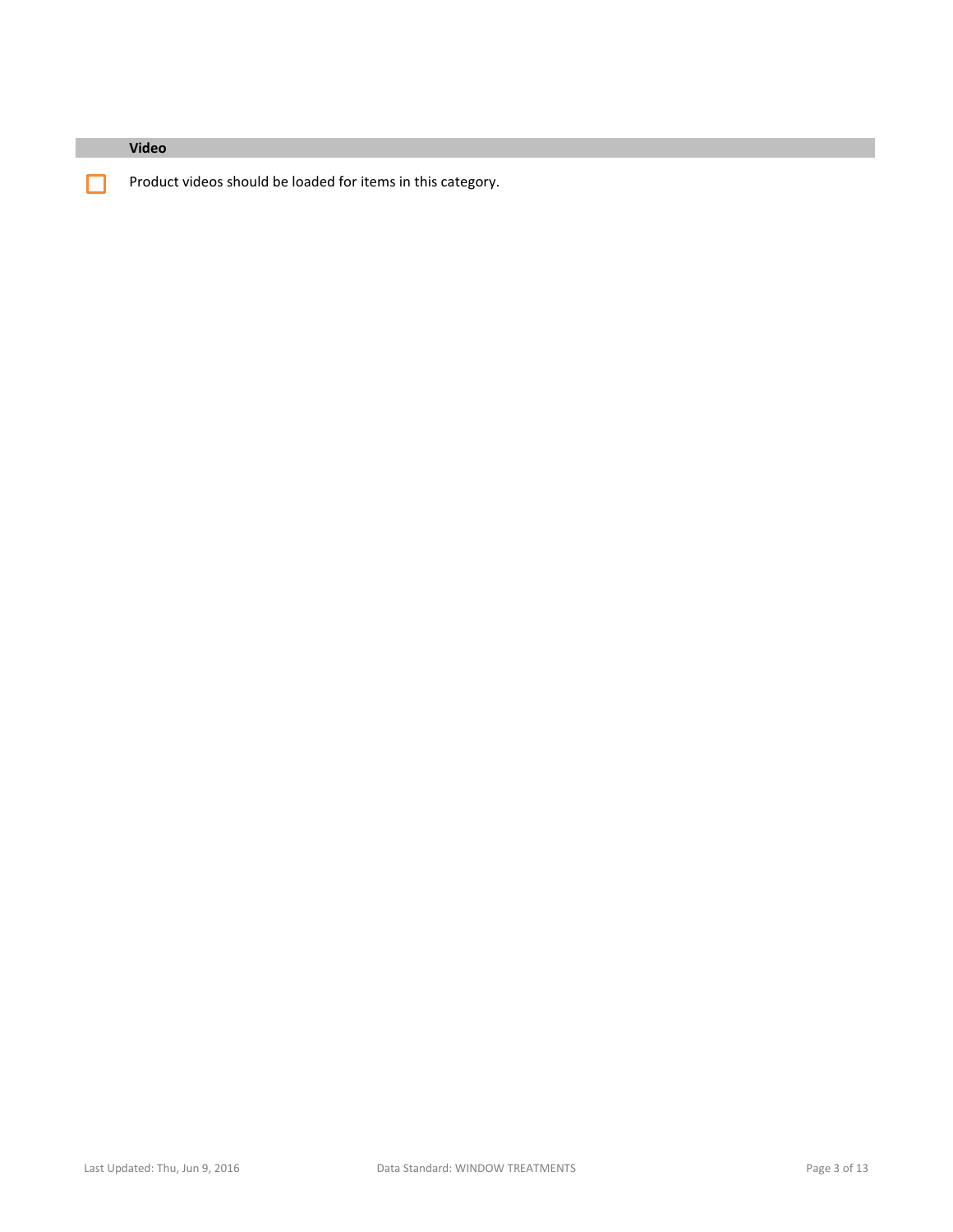## **ANATOMY OF THE HOMEDEPOT.COM PRODUCT INFORMATION PAGE (PIP)**

Helping our customers get more out of their home improvement projects is what The Home Depot is about. It's only natural to express that helpfulness with a genuine and friendly voice. We don't talk at customers. We talk to them. We strive to remain **Best in Class** and our wish is that your items uphold the same standards.

As you create the marketing components associated with your product information, use the perfect sku example below to ensure your products are picture-perfect, optimizing the customers shopping experience. For a more detailed explanation on the various components below[, CLICK HERE](https://homedepotlink.homedepot.com/en-us/Data%20Standards%20Library/Supplemental%20Documents/Perfect%20SKU%20Enrichment%20Recommendations.pdf)

- To get your own (already created) product videos online, use the Vendor Video Portal[: http://itemvideo](http://itemvideo-prod.microsite.homedepot.com/)[prod.microsite.homedepot.com/](http://itemvideo-prod.microsite.homedepot.com/)
- To add items to existing videos or if you have questions about videos, email: vendor video request@homedepot.com
- Inquiries about linking to us from your site[: vendorLinks@homedepot.com](mailto:vendorLinks@homedepot.com)
- Receive more info related to your product reviews and be set up for automated reporting, respond to a customer issue, etc: [UserGeneratedContent@homedepot.com](mailto:UserGeneratedContent@homedepot.com)
- Implement Q&A for all your products[: UserGeneratedContent@homedepot.com](mailto:UserGeneratedContent@homedepot.com)

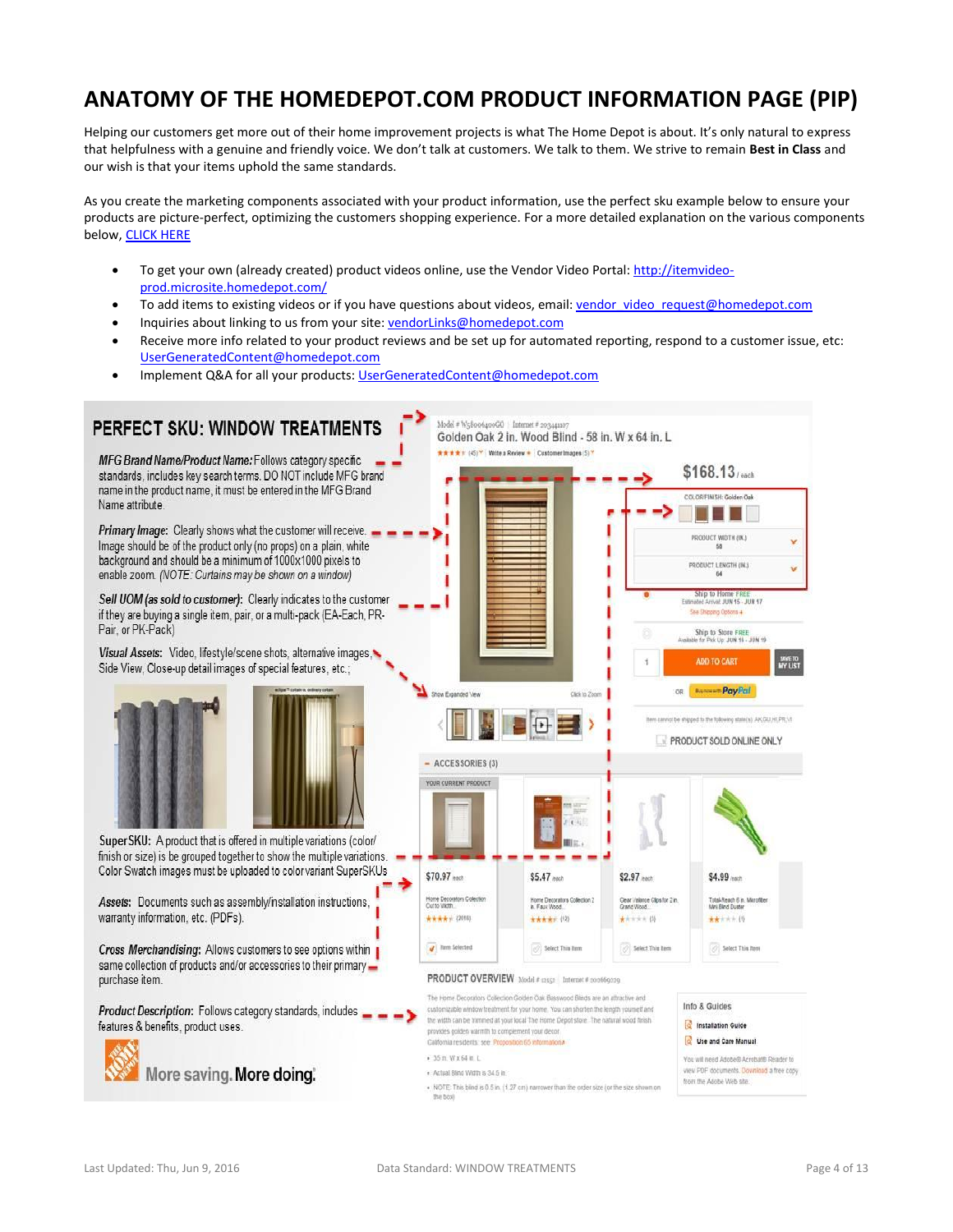## **NUMBER AND MEASUREMENT GUIDELINES**

Use the US system of measurements; do not use the metric system. Keep your measurements consistent as either decimals or fractions within category attributes, product name, bullets and marketing copy. Do not alternate using decimals and fractions.

**Spelling Out Numbers** - Do not spell out numbers in bullets, unless the number precedes another number (i.e. 100-watt bulb). Exceptions to this rule are phrases that include a number which is not being used in a numeric sense (i.e. zero tolerance).

**Numbers Preceding Numbers** – When indicating a number of items that are also preceded by measurements in numbers (i.e. 100W bulb), spell out the number that precedes the numeral (i.e. four 100W bulbs). However, if the number preceding the number is greater than the number 10, then you do not have to spell it out (i.e. 60 12 oz. cans).

**Whole Numbers with Fractions** – A whole number with a fraction should be written with the whole number first, then a hyphen, followed by the top number of the fraction, a forward slash, then the bottom number. Do not include spaces between characters (i.e. 10- 1/2 in. D Pot). When showing ranges, use the word "to" between the measurements (i.e. 3-1/2 in. to 5-1/2in.).

**Four-Digit Numbers and Larger** – Four-digit numbers and larger should include a comma between the first and second digit, indicating the "thousands" place (i.e. 1,500W). Larger numbers should also include commas as necessary. Do not use "K" to indicate the thousands place (i.e. 15K – it should read 15,000).

**Battery Quantities** – Battery quantity and type should be listed without a hyphen between the quantity and battery type (i.e. 4 AAA batteries).

**Units of Measure (UOM) -** Should typically be lowercase, abbreviated and with a period (i.e. 2-ft.). Units of measure should also be hyphenated when following a number.

| Unit of Measure (UOM)<br><b>Description</b>                                                                                                                                                                                                                 |                                                                                                                                                                                                                                                                                                                   | <b>Example</b>                                                                                                                                                            |  |
|-------------------------------------------------------------------------------------------------------------------------------------------------------------------------------------------------------------------------------------------------------------|-------------------------------------------------------------------------------------------------------------------------------------------------------------------------------------------------------------------------------------------------------------------------------------------------------------------|---------------------------------------------------------------------------------------------------------------------------------------------------------------------------|--|
| Inches and Feet                                                                                                                                                                                                                                             | Always use "in." for inch/inches and "ft." for foot/feet<br>Use a period after the abbreviation<br>Do not use hash marks (" or ') to represent inches and                                                                                                                                                         | Evanston Saturn Ivory 7 ft. 10 in. x 10 ft. Area Rug                                                                                                                      |  |
|                                                                                                                                                                                                                                                             | feet<br>Never use a hyphen between the number and "in." and<br>"ft."                                                                                                                                                                                                                                              |                                                                                                                                                                           |  |
| <b>Dimension Abbreviations</b>                                                                                                                                                                                                                              | Use a space and then the abbreviations "L," "W," "H,"<br>"D" or "Dia" when indicating length, width, height,<br>depth or diameter<br>They should always be capitalized ("Dia" should have an<br>initial cap)<br>The "x" between dimensions should always be<br>lowercase with a single space on either side of it | 72 in. H x 96 in. W Classic White Essential Plus Closet Kit                                                                                                               |  |
| Pounds                                                                                                                                                                                                                                                      | Do not use the pound sign (#) to represent pounds<br>when referring to weight<br>Use "lb." or "lbs." with the period                                                                                                                                                                                              | 600 lb. Capacity Heavy Duty Folding Platform Cart<br>4 lb. Diatomaceous Earth Ant and Crawling Insect Killer                                                              |  |
| <b>Ounce and Fluid Ounce</b>                                                                                                                                                                                                                                | Always use "oz." for ounce and "fl. oz." for fluid ounce<br>Use a period after the abbreviation<br>Never use a hyphen between the number and unit of<br>measure                                                                                                                                                   | 8 fl. oz. Compact Black Sensor Pump for Soap Lotion or<br>Sanitizer<br>50 oz. Liquid Laundry Detergent Original Scent Bottle                                              |  |
| Gallon and Quart<br>Always use "Gal." for gallon and "Qt." for quart<br>Use a period after the abbreviation<br>Never use a hyphen between the number and "Gal." or<br>"Qt."                                                                                 |                                                                                                                                                                                                                                                                                                                   | 6 Qt. Clear Latch Box (12-Pack)<br>18 Gal. Latch and Carry Tote (6-Pack)                                                                                                  |  |
| Always spell these words out (except for light bulbs)<br>Watts, Volts and Amps<br>Do not use the "9V" or "20A" options<br>When used as an adjective, there should always be a<br>hyphen between the numeral and the word "Volt"<br>(except for light bulbs) |                                                                                                                                                                                                                                                                                                                   | 12 in. 20-Volt Electric Cordless Trimmer/Edger<br>10 in. 2.2 Amp Corded Electric String Trimmer<br>75W Equivalent Soft White (2700K) T9 Circline CFL Light<br><b>Bulb</b> |  |
| Horsepower                                                                                                                                                                                                                                                  | Always use "HP"<br>Never use a period after the abbreviation<br>Never use a hyphen between the number and "HP"                                                                                                                                                                                                    | 10,000 Watt 16 HP Gasoline Powered Electric Start<br>Portable Generator with Wheel Kit Included                                                                           |  |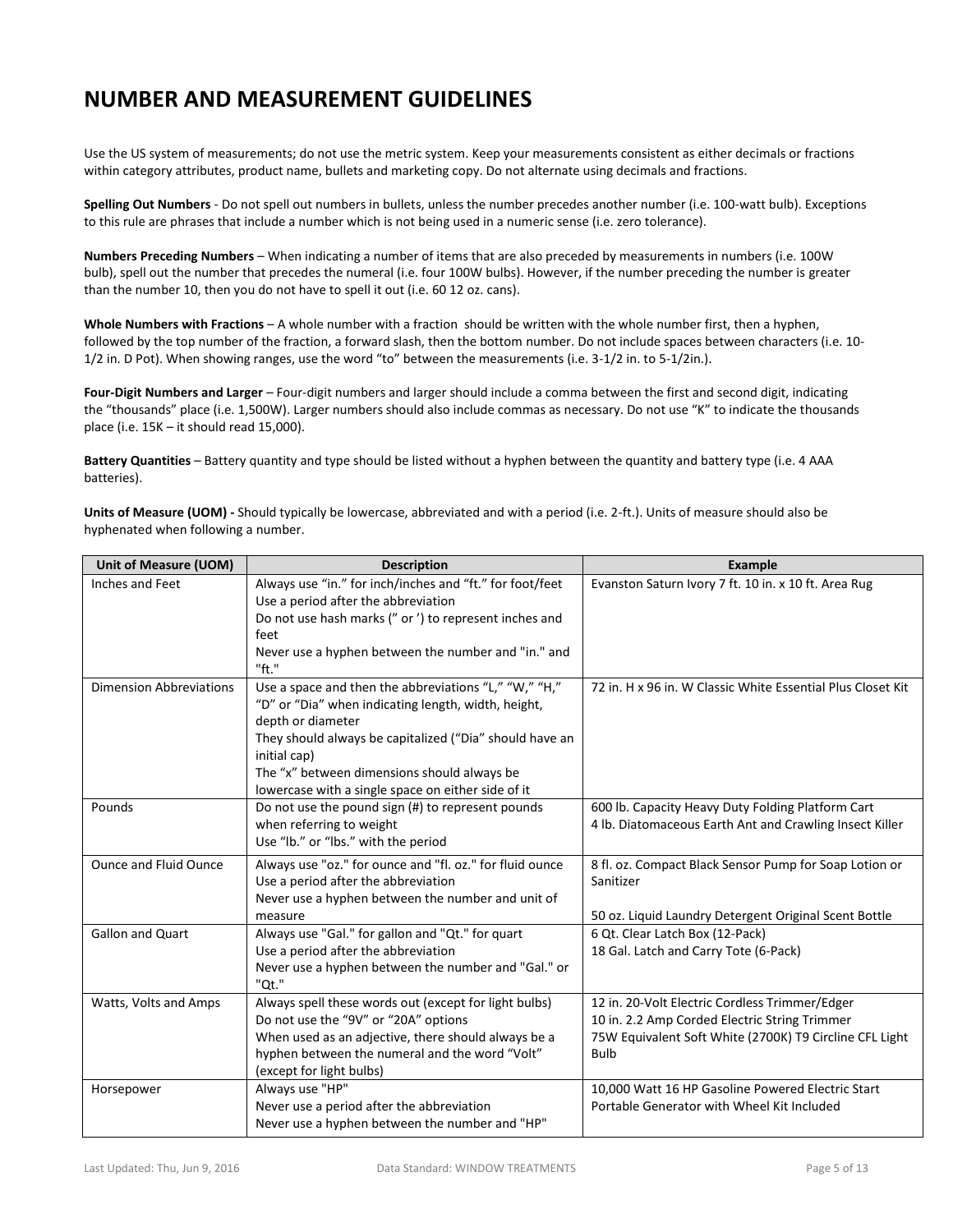| Temperature and<br>Degrees | Use the degree symbol and not the word "degree(s)"<br>when indicating degrees, either in temperature or for<br>angles<br>Do not use spaces between the number, the degree<br>symbol, and either "F" or "C," indicating Fahrenheit or<br><b>Celsius</b><br>You can create the degree symbol using Alt + 0176 | Outdoor temp range down to -39.8°F<br>Super sharp 23° Streaker Point |
|----------------------------|-------------------------------------------------------------------------------------------------------------------------------------------------------------------------------------------------------------------------------------------------------------------------------------------------------------|----------------------------------------------------------------------|
| Percentages                | Always use the percent symbol (%) instead of the word<br>"percent"<br>Do not include a space between the measurement and<br>the percent symbol                                                                                                                                                              | 30% Residential Energy Efficient                                     |
| Exponents                  | Do not use the shorthand for repeated multiplication<br>(i.e. mm <sup>2</sup> , $5^2$ , etc.)<br>Always use the abbreviation for the exponent (mm sq.<br>in. cu., etc.)                                                                                                                                     | Strips and cuts 20 - 30 AWG Solid (.50 - .14 mm sq.)                 |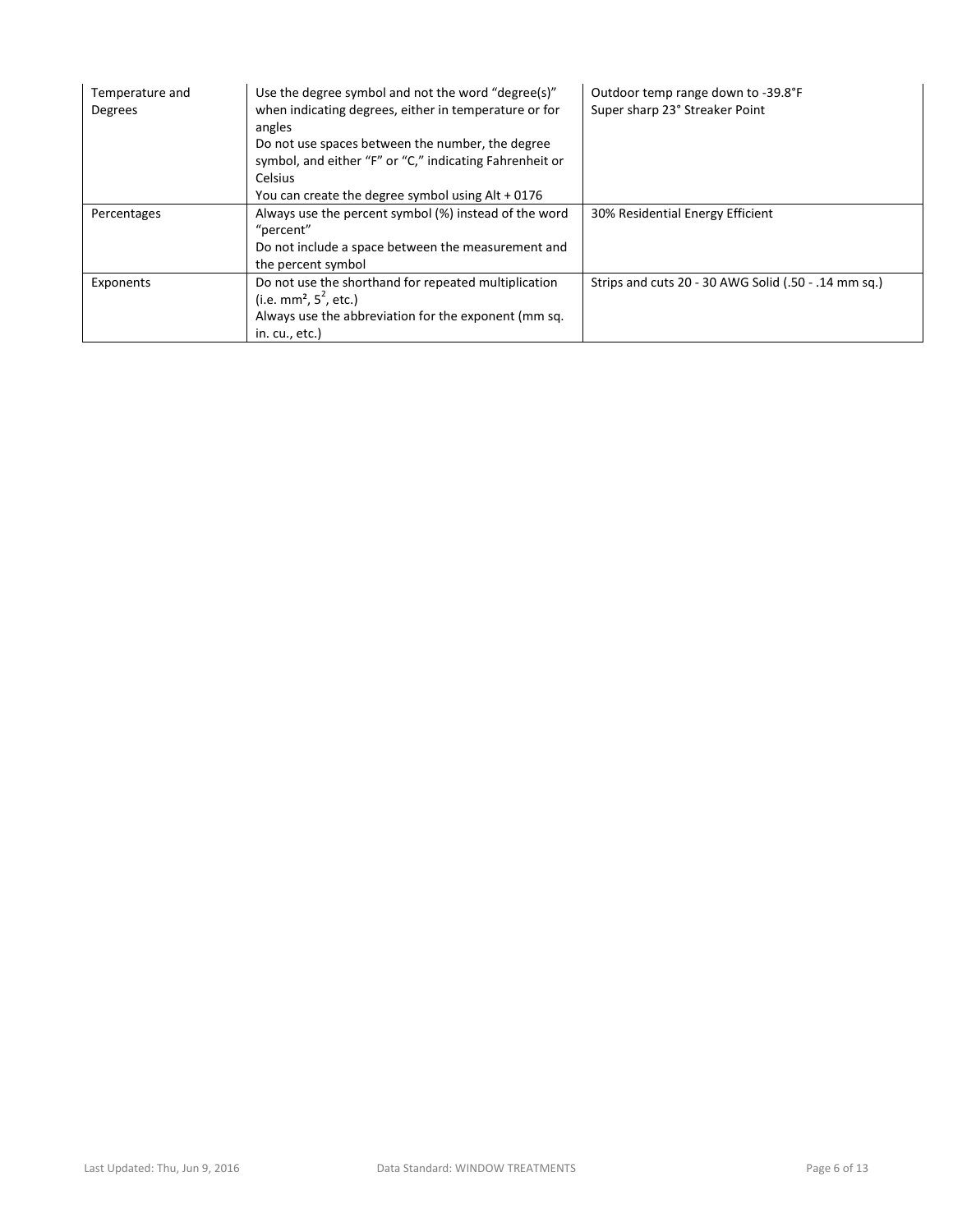## **PRODUCT NAME AND MARKETING COPY**

#### **PRODUCT NAME**

The product name formula supports the best experience by allowing customers to quickly locate specific products of interest at the category page view without having to load the product detail page to confirm type of WINDOW TREATMENTS. **DO NOT include the manufacturer brand name in the product name.** The manufacturer brand name must be entered in the MFG Brand Name attribute during data collection and will be automatically added to the Product Name when the information is displayed on homedepot.com.

#### **Product Name Legend**

- Items in brackets [ ] are considered required elements of the product name
- Items in parentheses { } are considered desired and may only be supplied if it is applicable to that product
- Items in quotations " " are to be added as listed

#### **Blinds:**

#### Product Naming Formula

{Series} + {"Cut to Width"} + [Color] + {"Cordless"} + {Special Feature} + [Slat Size "in"] + ["Product Type"] + [Product Width "in. W x" Product Length "in. L x"]

## Product Naming Example

Brushed Nickel 1 in. Aluminum Blind - 23 in. W x 48 in. L Cut-to-Width White 2-1/2 in. Faux Wood Blind, 72 in. Length (Price Varies by Size)

#### **Drapes and Curtains (SUPER SKU):**

#### Product Naming Formula

{Series} + [Color] + {Material} + {Construction/Special Feature} + ["Curtain,"] + {(Quantity if more than 1 "Pair")}

#### Product Naming Example

Cream Slub Faux Silk Back Tab Curtain (1 Pair) Pear Floral Cottage Grommet Curtain

## **Drapes and Curtains (Single Item):**

#### Product Naming Formula

{Series} + [Color] + {Material} + {Construction/Special Feature} + ["Curtain -"] + [Width "in. W x" Length "in. L"] + {(Quantity if more than 1 "Pair")}

#### Product Naming Example

Cream Slub Faux Silk Back Tab Curtain - 80 in. W x 53 in. L (2 Pair) Pear Floral Cottage Grommet Curtain - 40 in. W x 84 in. L

## **Hanging Rod:**

Product Naming Formula {Series} + [Length Range] + {Product Feature} + {Rod Diameter "in."} + [Product] +  ${\text{}}$ "in" Color/Finish} +  ${\text{}}'$ with" Finial Style "Finial"}

## Product Naming Example

New Orleans 28 in. - 48 in. Telescoping Curtain Rod Kit in Brass 66 in. - 120 in. Telescoping 3/4 in. Curtain Rod Kit in Brushed Nickel with Ball Finial

## **Hardware, Part and Accessory:**

Product Naming Formula {Series} + {Size} + {Material} + {Style} + [Product] + {"in" Color} + {(Quantity if more than 1"-Pack")}

#### Product Naming Example 2 in. Replacement Brackets

#### **Scarves and Valances:**

#### Product Naming Formula

{Series} + [Length "in. L"] + [Material] + ["Scarf" or "Valance"] + ["in" Color] + {(Quantity if more than 1 "-Pack")}

## Product Naming Example

18 in. L Lace Valance in White 12 in. L Lace Valance in Burgandy (2-Pack)

## **Shades:**

#### Product Naming Formula

 ${Series} + {''$  Cut to Width"} +  $[Color] + {Special Feature} + {$ "Cordless"} + [ Material] + {"Double Cell"} + {Type} + {"UV Block Percentage" % UV Block} + [ Product Type] + [ Product Width "in. W x" Product Length "in. L x"] + {(Quantity if more than 1 "-Pack")}

#### Product Naming Example

Cut-to-Width Sandstone Cellular Shade - 36 in. W x 72 in. L White Light Filtering Paper Temporary Shade - 23 in. W x 48 in. L (4-Pack) Spring Sage 92% UV Block Exterior Roller Shade - 96 in. W x 72 in.  $\mathbf{L}$ 

Cream Blackout Fabric Pleated Shade - 54 in. W x 72 in. L Cut-to-Width Java Fabric Roller Shade - 54 in. W x 72 in. L

## **Shutters:**

Product Naming Formula {Series} + [Color] + [Product Type] + ["Interior Shutters"]

## Product Naming Example

Plantation White Faux Wood Interior Shutter

## **Window Film:**

### Product Naming Formula

{Series} + [Nominal Width in. "x" Nominal Height in.] + {Window Film Type} + ["Window Film"]

#### Product Naming Example

24 in. x 36 in. Decorative Window Film 30 in. x 24 in. Heat Control Light Window Film

## **Door Blinds:**

Product Naming Formula  ${Series} + {''Cut to Width''} + [Color] + {''Cordless''} + {Special}$ Feature} + [Slat Size "in"] + ["Product Type"] + [Door Product Width in. x Door Product Length in.]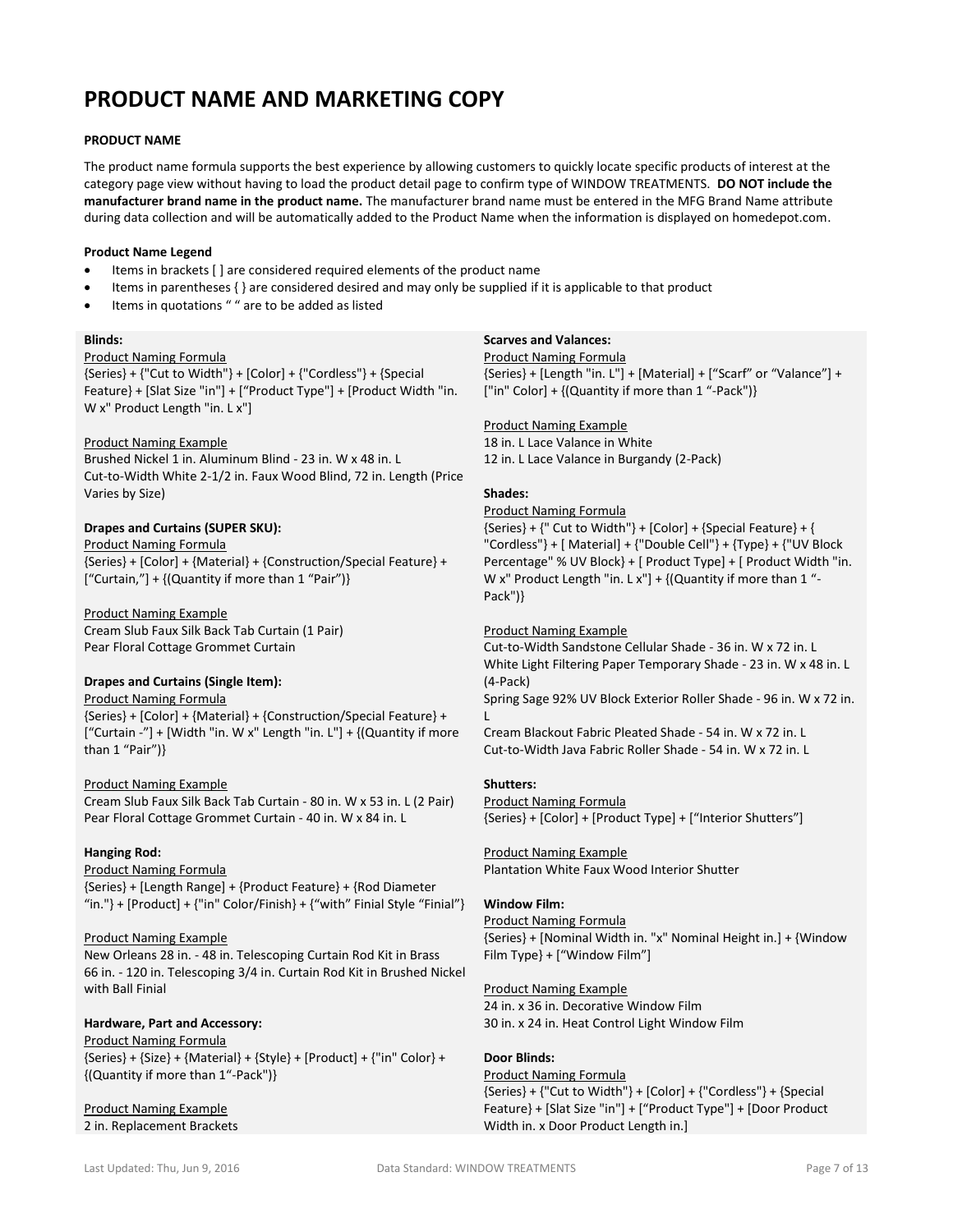3/4 in. Clip Rings in Oil-Rubbed Bronze (10-Pack) 5/8 in. Holdback Set in Oil Rubbed Bronze 1-3/8 in. Wood Finial in Antique Mahogany

#### **Liners:**

Product Naming Formula

{Series} + {"Cut to Width"} + [Color] + {"with" Feature} + {Material} + ["privacy Liner" or Curtain Liner"] + [Product Width "in. W x" Product Lenght "in. L] + {(Quantity if more than 1 "-Pack")}

Product Naming Example White Privacy Liner - 54 in. W x 72 in. L Product Naming Example White Cordless Add On Enclosed Aluminum Blinds with 1/2 in. Slats, for 22 in. Wide x 64 in. Length Door Windows

White Cordless Add On Enclosed Aluminum Blinds with 1/2 in. Slats, for 27 in. Wide x 66 in. Length Door Windows

#### **MARKETING COPY**

What you type in the description field will appear to our customers. You are creating a product description that appears on HomeDepot.com, not your manufacturing company website. This means that your descriptions must stand on their own without the use of asterisks to qualify a statement. Further, from a Search Engine Optimization (SEO) perspective, your description should focus on the key terms that make your product unique. **DO NOT use any special characters** such as the © Copyright Symbol, ®Registered Symbol or Trademark Symbol when inserting your product information in Item Data Management.

#### **MARKETING COPY EXAMPLE**

*The Home Decorators Collection White Premium Faux Wood Blind gives you custom features without the custom price. Built with superior quality, the 2-1/2 in. slats provide 25% more view and the smooth operating cord tilt light control is one easy pull away. The blind features smart privacy construction that prevents light from filtering through when closed. Upgraded decorative 3 in. crown valance comes with a specially designed, one-of-a-kind wrap-around valance corner that finishes the custom look and complements many crown moldings and trims. Best of all, the Premium Faux Wood Blind is moisture and heat resistant, making it ideal for any room in your home.*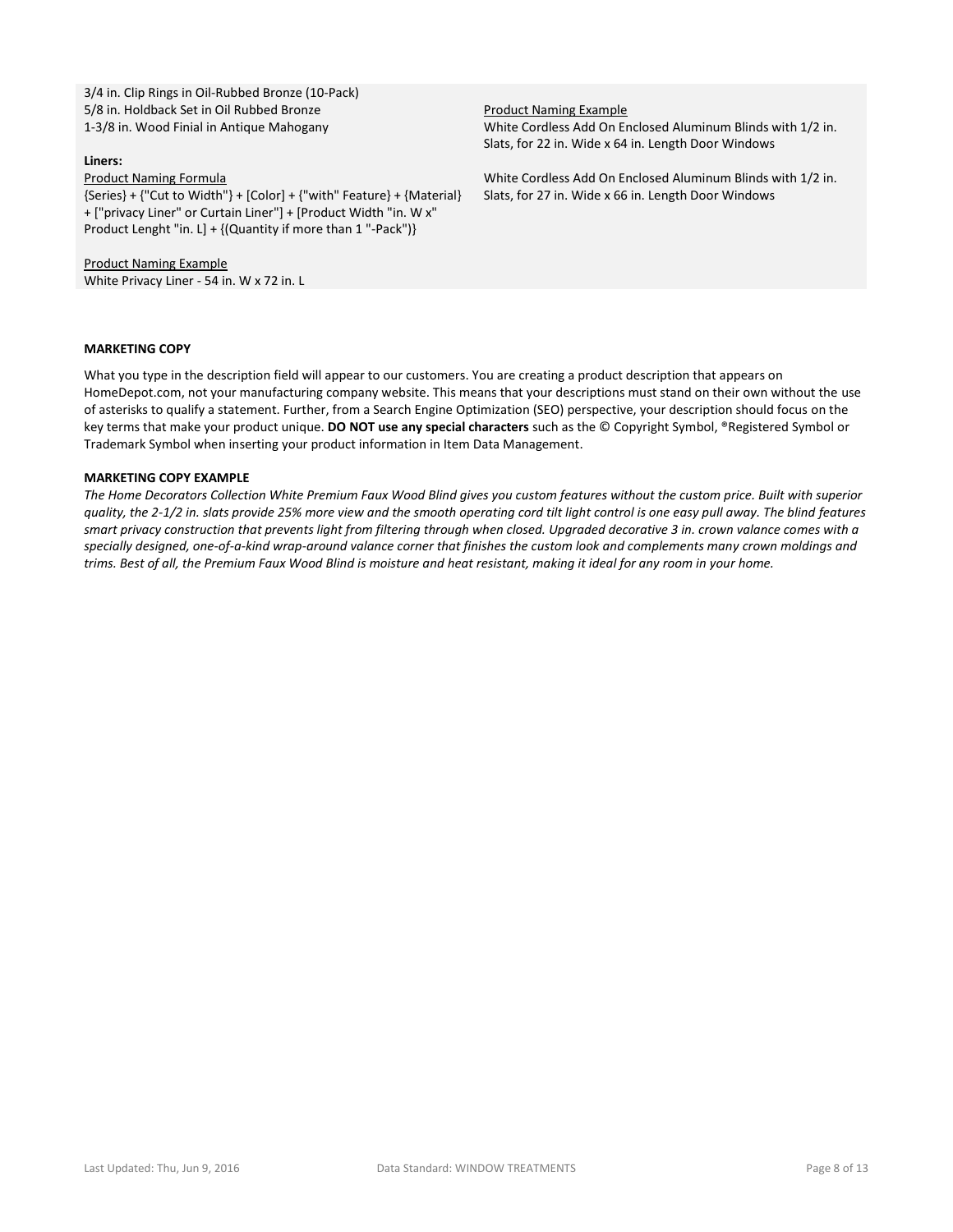## **PRODUCT FEATURE / BENEFIT BULLET STATEMENTS**

#### **FEATURE BULLET RANKING AND EXAMPLES**

- A minimum of 6 bullets is required for products in this category. You may add more features if they are relevant to the product
- If you come across features that are not listed below but you feel they are important to the customer, please first try to combine it with an existing feature below or you may add it separately
- Do not include punctuation at the end of the bullet (no periods or semi-colons)
- Do not spell out numbers even when beginning a bullet. The only exception to this rule is when two numbers follow each other; always spell out the first number

#### **Note: Only use the following feature bullets (that are applicable) listed in the sequence orders below:**

**1. Nominal Dimensions** 48 in. W x 72 in. L

**2. Actual Product Width (Required Bullet)** Actual Blind Width is 35.5 in.

**3. Pre- Cut OR True- to- Size call out (Required Bullet for Blinds)** NOTE: This blind is 0.5 in. (1.27 cm) narrower than the order size (or the size shown on the box)

#### OR

No deductions are made to this blind – the actual width of this blind is the same as width ordered

**4. Window Compatibility- Inside Mount (Required if applicable)** For an Inside Mount, fits windows: 36 in. Wide

**5. Window Compatibility- Outside Mount (Required if applicable)** For an Outside Mount, order 0.5 in. wider than the overall area to be covered

#### OR

For an Outside Mount, order the width of the overall area to be covered

#### **6. # of Items included (REQUIRED for packs/pairs)**

Includes 1 pair of panels

#### **7. Slat Size Feature and Benefit**

Premium 2-1/2 in. embosses room darkening stats give more privacy Wider slats provide a greater view

**8. Light Filtering/Blackout feature and benefit** Blocks over 99% of light compared to ordinary curtains

**9. Material feature and benefit** Polyester material looks sharp and is easy to maintain

**10. Color/Design feature and benefit** Warm tones and natural hues bring nature's beauty into your home

**11. Use & Care feature and benefit** Easy care, machine washable

**12. Hardware included** Mounting hardware included

**13. Warranty feature and benefit** 1 year limited warranty

**14. Bracket Projection feature and benefit** Bracket projects 4.75" from wall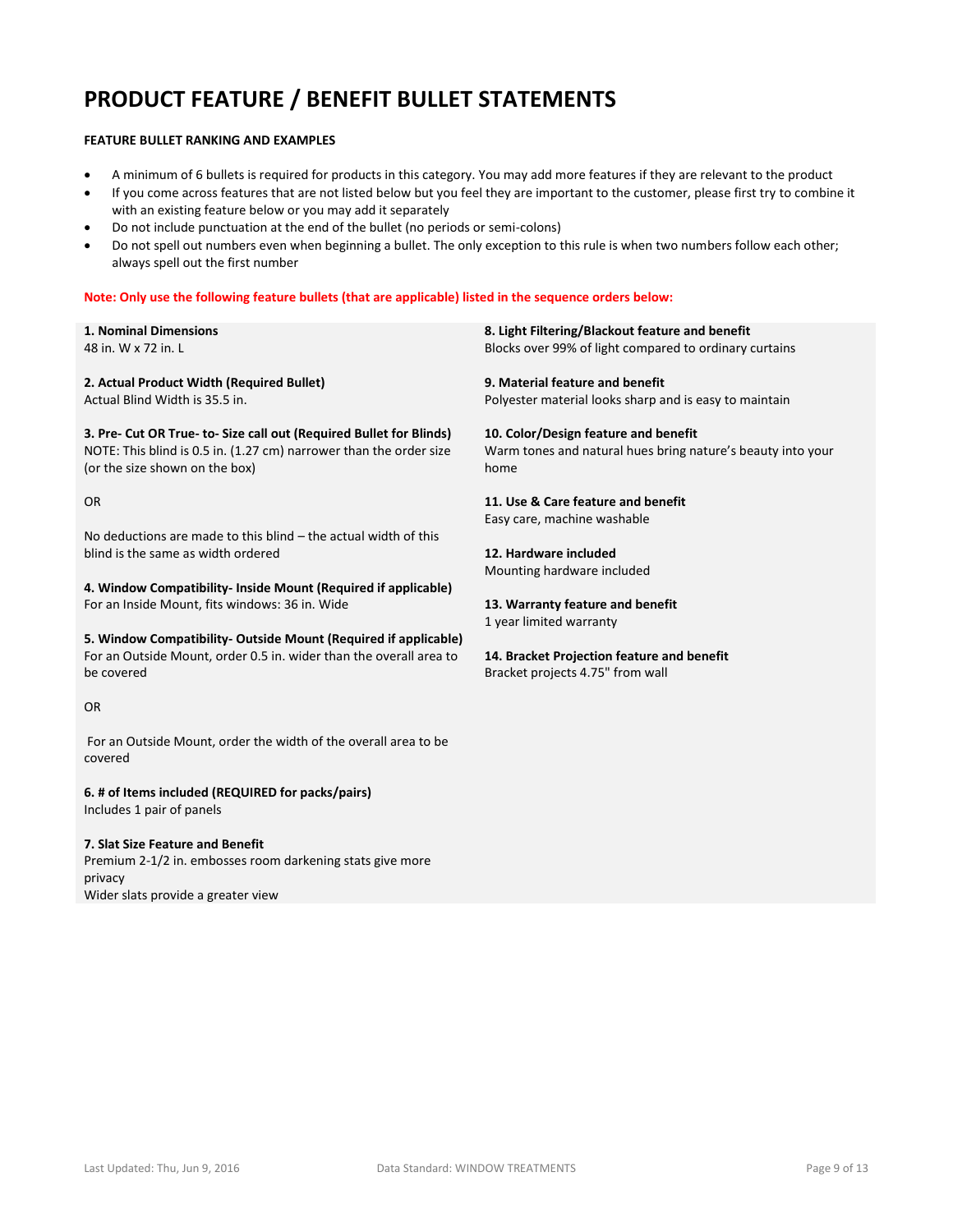## **PRODUCT IMAGE GUIDELINES FOR HOMEDEPOT.COM**

To ensure an optimum customer experience on homedepot.com, the following product image requirements have been established.

#### **SIZE**

All images must be at least a minimum of 1000 pixels x 1000 pixels

#### **PHOTOGRAPHY:**

- All products must be digitally photographed out of the package with the exception of products that are typically represented in the package, such as extension cords, fasteners, etc. If an image is shot in the packaging, both the front and the back of the package should be shot to include any marketing copy or disclaimer included on the packaging. *This is to be assessed on an as need basis by the vendor, merchant and homedepot.com.*
- People and pets must not appear in any product image.
- Images must represent the correct color of the product.
- **Primary Product Image must be front-facing** unless otherwise specified. Main product images should only feature the product. No props or additional products (assortment groupings) are allowed within the primary image area. Alternate images of the product are encouraged to convey "lifestyle" images, and alternate views of important product features.
- **For drapes and curtains: A straight-on, full view image of drapes and curtains hanging in a window can be shown on a window as the Primary Image. Please see example on the last page.**
- **ALL** products are required to have a lifestyle image. Multiple lifestyle images showing the product in different room/decor scenes are preferred
- A close-up image of any special features (such as included valance, chord design, hardware, etc.) should also be included
- **Mandatory alternate image views** are required for subcategory products shown below:

#### **BACKGROUND/BORDERS:**

- The product should be professionally presented on a white background. This can be accomplished by photographing the product on a white background or outlining the product image live area and placing it on a white background.
- The background color for product images should be #FFFFFF [Hex], 255, 255, 255 [RGB] or 0 [CMYK]. Acceptable alternatives for white products are #F5F5DC R 245, G 245, B 220 (see HTML color table below).
- The product contrast should be adjusted to ensure that the image has clarity and sharpness and is not washed out.
- The product should be centered inside the designated image area, with a buffer of comfortable white space around the product. A product that is taller than it is wide will have less white space at the top and bottom than it does on the right or left. A product that is wider than it is tall will have less white space on the right and left than it does on the top and bottom.
- Do not put a stroke (outline) or shadow around the image.
- All image canvas corners must be squared at a 90 degree angle.

## **HTML COLOR TABLES**

HTML Color Table 1

| Name  | Sample | <b>Hex Triplet</b> | <b>RGB</b>        | <b>CMYK</b>               |
|-------|--------|--------------------|-------------------|---------------------------|
| White |        | #FFFFFF            | R-255 G-255 B-255 | $C - 0 M - 0 Y - 0 K - 0$ |
| Beige |        | #F5F5DC            | R-245 G-245 B-220 | C-0 M- 0 Y- 10 K- 4       |

## **PRODUCT FILE FORMAT AND REQUIRED ASSETS**

#### **FILE FORMAT and NAME**

- Image files MUST be in JPEG format.
- The format for naming your asset should enable users to quickly associate an asset to an item.
- Example: yourModel#\_productimage.jpg, your UPC\_productimage.jpg, yourModel#\_lifestyle.jpg

#### **REQUIRED ASSETS**

All assets may not be required for all categories (i.e. accessories)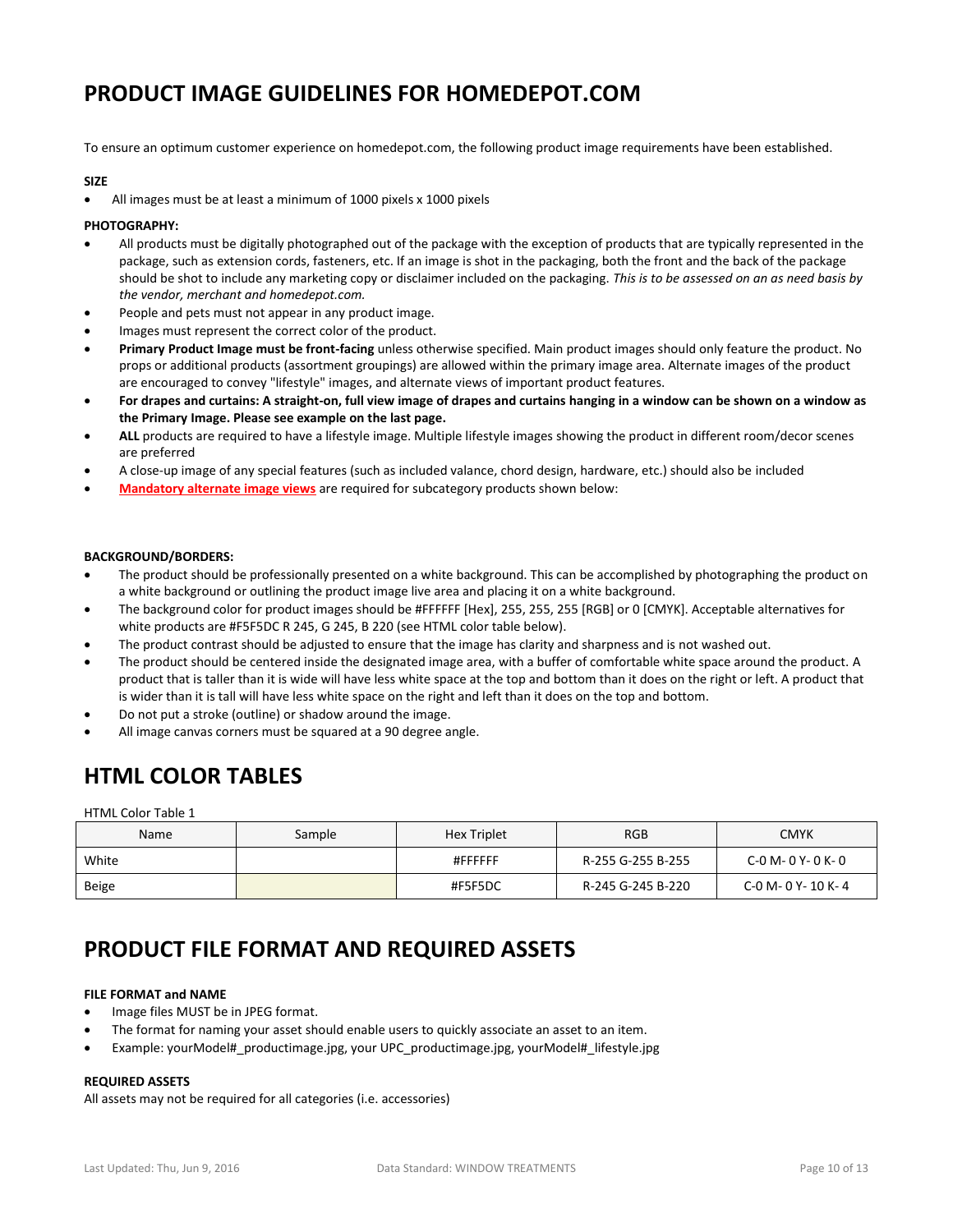- Lifestyle/Alternate Image
- **•** Installation Guide
- Use and Care Manual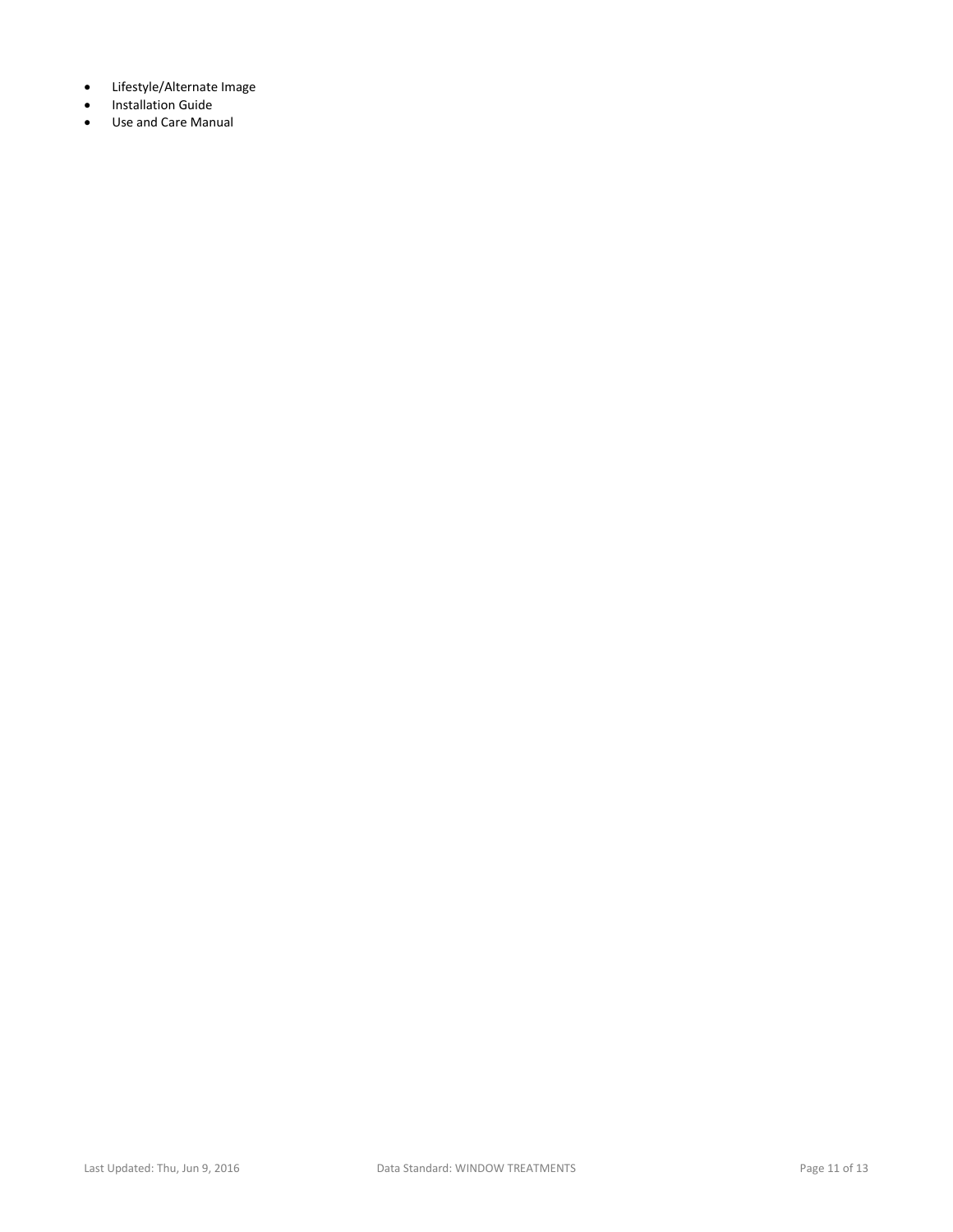## **IMAGE EXAMPLES**

## **Blinds and Shades Primary Product Image**

The Primary Image for ALL blinds and shades products MUST be a straight-on image of a blind mounted in a window.

Outdoor shades MUST be a straight-on image of a blind mounted in an exterior window (wall background should demonstrate it is exterior)

#### **Curtains/ Drapes Primary Product Image**

A straight-on, full view image of drapes and curtains hanging in a window is allowed for the Primary Image.

#### **Color Swatch ( Required Image)**

ALL blinds and shades are REQUIRED to have a color swatch image. Color Swatch images should also be 1000 x 1000 pixels in order to also be used as an alternate image.

The color swatch image should be uploaded once, but assigned two reference types: "Color Swatch" and "Catalog View" Image Reference Types.

#### **Lifestyle Image ( Required Image)**

A lifestyle image is REQUIRED for this product category. This should depict the product in a lifestyle setting that clearly shows a room scene and NOT be too closely cropped. MULTIPLE lifestyle images showing the product in different room/decor scenes are STRONGLY PREFERRED. NOTE: the Lifestyle image should be a different image than the Inside/Outside mount photos.

Lifestyle Images should use the "Left Side View" Image Reference Type.

#### **Head Rail/ Valance Detail Image (Required Image for Blinds and Shades)**

A close-up, alternate image of the head rail or valance included is REQUIRED for ALL blinds and shades. Image should be taken from an angle in order to show the return and the front of the valance. Head Rail/Valance images should use the "Right Side View" Image Reference Type.

## **Slat/ Vane/ Cell or Fabric Detail Image (Required for Blinds and Shades)**

A close-up, alternate image of the slat, vane, or shade material is REQUIRED for all blinds and shades.

Material detail images should use the "Top View" Image Reference Type.